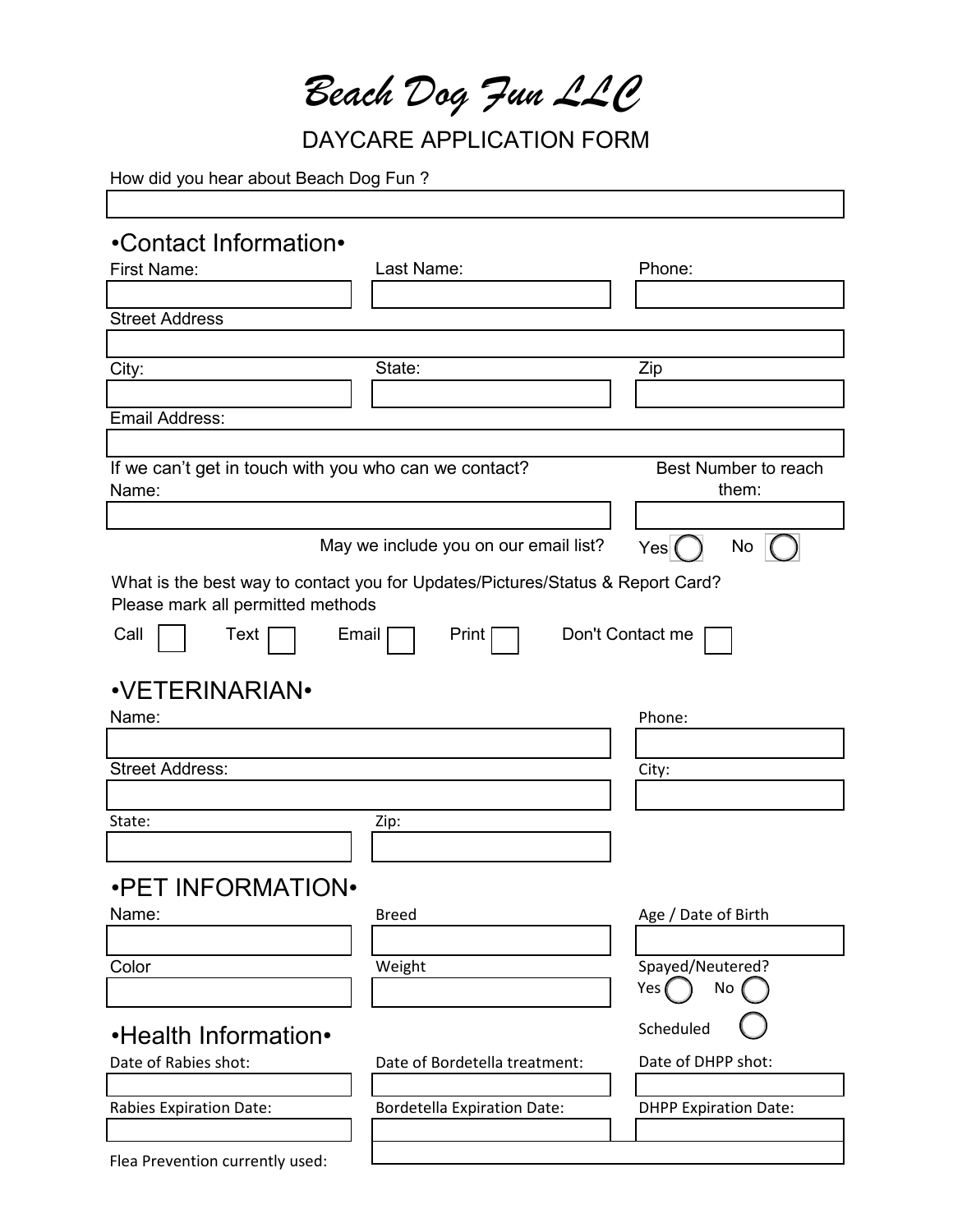*Beach Dog Fun LLC*

## Daycare Pet Care Agreement

Your Name: Phone: Dogs Name:

1. I understand that BEACH DOG FUN has relied upon my representation that my dog is in good health and has not injured or shown aggression or threatening behavior to any person or dog in admitting my dog for services at their facility.

2. I further understand that BEACH DOG FUN, their owners, staff, partners and volunteers, will not be liable, financially or otherwise, for injuries to my dog, me or any property of mine while my dog is participating in services provided by BEACH DOG FUN. I hereby release BEACH DOG FUN of any liability of any kind arising from my dogs participation in any and all services provided by BEACH DOG FUN.

3. I further understand and agree that any problems with my dog, behavioral, medical or otherwise will be treated as deemed best by staff of BEACH DOG FUN. in their sole discretion, and in what they view as in the best interest for the animal. I understand that I assume full financial responsibility and all liability for any and all expenses involved in regards to the behavior and health of my dog.

4. I further understand that there are risks and benefits associated with group socialization of dogs. I agree that the benefits outweigh the risks and that I accept the risk. I desire a socialized environment for my dog while attending services provided by BEACH DOG FUN and while in their care. I understand that while the socialization and play is closely and carefully monitored by BEACH DOG FUN staff to prevent injury, it is still possible that during the course of normal play my dog may receive minor nicks and scratches from roughhousing with other dogs. Any injuries to my dog will be pointed out by staff upon pick-up.

5. I understand by allowing my dog to participate in services offered by BEACH DOG FUN. I hereby agree to allow BEACH DOG FUN. to take photographs or use images of my pet in print form or otherwise for publication and/or promotion.

6. I further understand that I am solely responsible, financially or otherwise, for any harm or damage caused by my dog while my dog is attending any services provided by BEACH DOG FUN.

7. I understand that if my dog is not picked up on time or by a date specified in a separate agreement. I hereby authorized BEACH DOG FUN to take whatever action is deemed necessary including transportation to a separate facility for the continuing care of my dog. I will pay BEACH DOG FUN the cost of any such continuing care upon demand by BEACH DOG FUN. I understand that if I do not pick up my animal, BEACH DOG FUN will proceed according to the guidelines provided by California Statute 59F, 597S Abandonment of animals by owner; procedure for handling. I also acknowledge that I will be fully responsible for all attorneys' fees and associated costs if I abandon my dog.

Signature of Owner:

Date Signed: